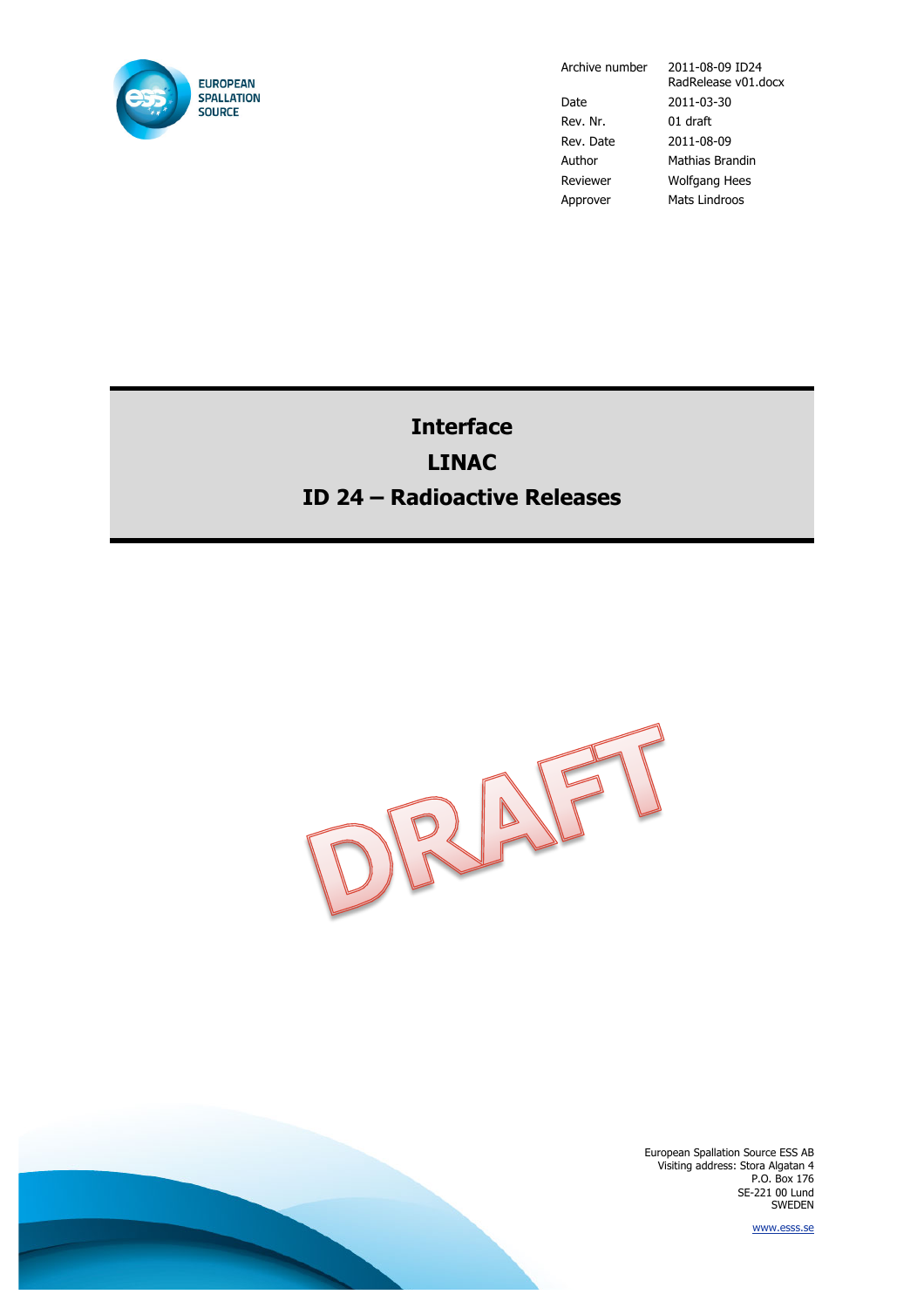

Archive number 2011-08-09 ID24

|           | RadRelease v01.docx  |
|-----------|----------------------|
| Date      | 2011-03-30           |
| Rev. Nr.  | 01 draft             |
| Rev. Date | 2011-08-09           |
| Author    | Mathias Brandin      |
| Reviewer  | <b>Wolfgang Hees</b> |
| Approver  | Mats Lindroos        |

## **TABLE OF CONTENTS**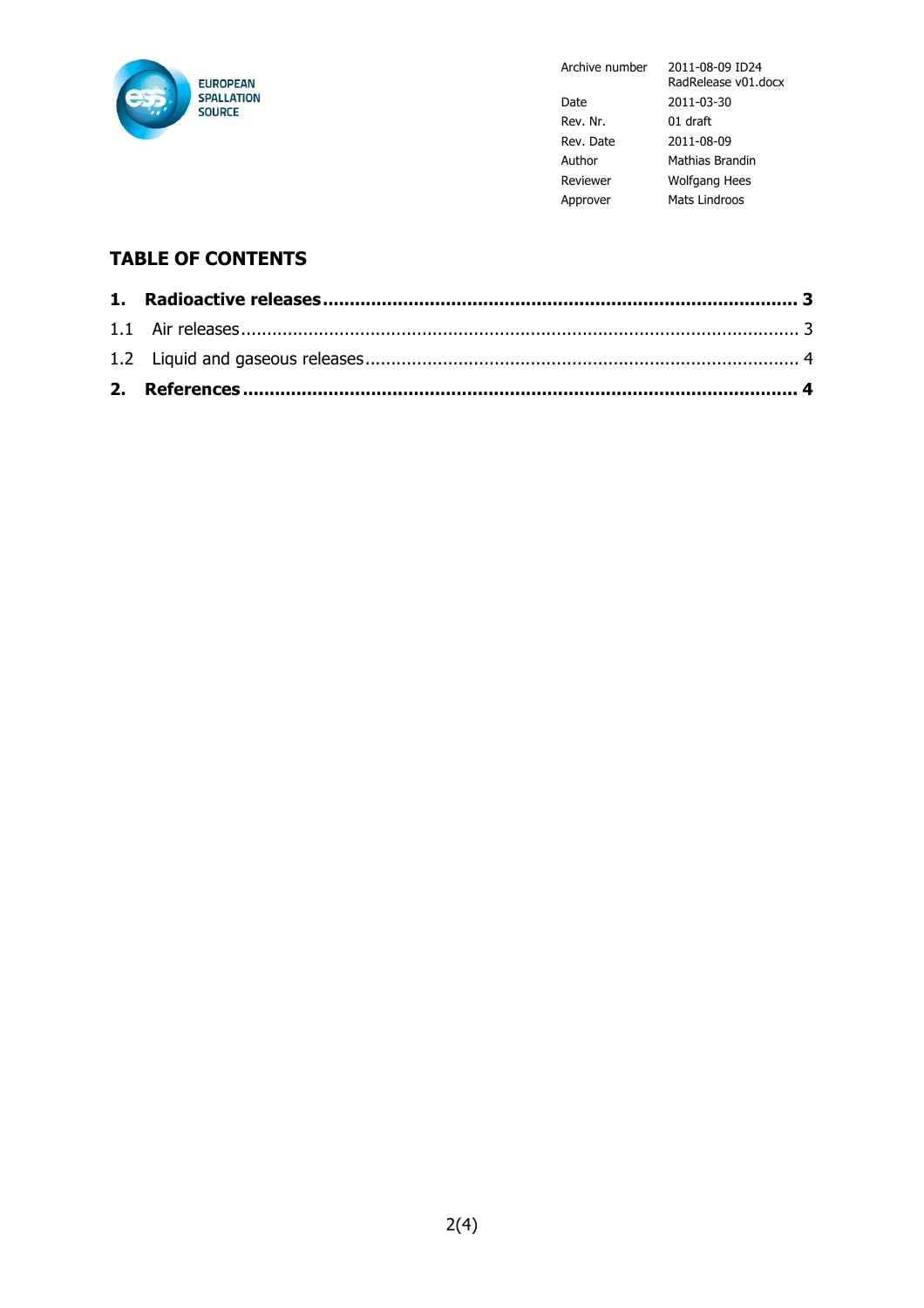

Archive number 2011-08-09 ID24 RadRelease v01.docx Date 2011-03-30 Rev. Nr. 01 draft Rev. Date 2011-08-09 Author Mathias Brandin Reviewer Wolfgang Hees Approver Mats Lindroos

### **1. RADIOACTIVE RELEASES**

There are two conceivable types of radioactive releases from the ESS accelerator. One is from an accidental leak of cooling media, mainly water from the closed cooling circuits. Another fluid present in sufficiently large quantities is helium, which is not activated and therefore not a radiological issue. The other type of release is that of activated air from the tunnel, which cannot be completely avoided.

These releases must be controlled to the degree required by the Swedish Radiation Safety Authority, SSM [1,2,3]. The annual effective dose limit to public individuals, from all sources, totals 1 mSv/y, of which a small share, 0.1 mSv/y, could be accepted to come from ESS.

#### **1.1 Air releases**

A preliminary study on the radioprotection of the accelerator was conducted [4], in which a rough estimate of the releases due to air activation was performed. The air exchange rate in the tunnel is the only parameter investigated. Releases of different nuclides for three different air exchange rates are given in Table 1. The air exchange rate is  $r = O/V$ , where O is the ventilation rate, and V is the total air volume. The approximations made in this study are conservative and make it less accurate but erring on the side of caution. While the irradiation time used is infinite, giving all the nuclides time to reach saturation activity, the release time is instantaneous, giving no time for decay. In reality, there will be interruptions in the production that might prevent the long-lived nuclides to reach saturation, as well as a significant transportation distance to the stacks where the air will be released, giving a transit time in which most of the short lived nuclides will decay to insignificant levels.

|               |               | Saturated      | Annual release (Bq) |               |             |
|---------------|---------------|----------------|---------------------|---------------|-------------|
|               | $T_{1/2}$     | activity       |                     |               |             |
| nuclide       | (s)           | $(Bq cm-3)$    | $r = 0.1$           | $r = 1$       | $r = 10$    |
| $^{12}B$      | 2.020E-02     | 3.6203E-01     | $1.097E+10$         | $1.097E + 11$ | $1.097E+12$ |
| $^{13}B$      | 1.740E-02     | 8.8180E-02     | $2.302E + 09$       | $2.302E+10$   | $2.302E+11$ |
| $^{12}N$      | 4.400E-02     | 1.1841E-01     | $1.954E + 09$       | $1.954E+10$   | $1.954E+11$ |
| ${}^{8}Be$    | 6.700E-17     | 2.9108E-01     | 2.926E-05           | 2.926E-04     | 2.926E-03   |
| $^{6}$ He     | 8.081E-01     | 2.0655E-01     | $2.504E+11$         | $2.504E+12$   | 2.496E+13   |
| ${}^{8}Li$    | 8.400E-01     | 1.4995E-01     | $1.885E+11$         | 1.885E+12     | $1.879E+13$ |
| $^{10}$ C     | $1.926E + 01$ | 1.9598E-01     | 5.658E+12           | $5.619E+13$   | 5.256E+14   |
| $^{16}\!N$    | 7.130E+00     | 2.7227E-01     | $2.908E+12$         | $2.900E+13$   | 2.828E+14   |
| $^{14}$ O     | $7.060E + 01$ | 6.8806E-01     | $7.270E+13$         | $7.090E + 14$ | $5.683E+15$ |
| $^{15}$ O     | $1.222E+02$   | $1.0657E + 00$ | $1.945E+14$         | $1.863E+15$   | $1.312E+16$ |
| $^{11}$ C     | 1.218E+03     | 1.9309E+00     | $3.379E+15$         | $2.382E+16$   | $6.026E+16$ |
| $^{13}$ N     | 5.982E+02     | $1.9043E + 00$ | $1.668E+15$         | $1.378E + 16$ | $5.028E+16$ |
| $^{41}Ar$     | 6.5770E+03    | 3.2748E-02     | $2.557E+14$         | $8.887E + 14$ | $1.181E+15$ |
| $\mathrm{Be}$ | 4.6040E+06    | 1.1376E+00     | $4.236E+16$         | $4.256E+16$   | $4.258E+16$ |
| $\rm{^3H}$    | $3.89E + 008$ | 3.5295E-01     | 1.585E+17           | $1.585E+17$   | 1.585E+17   |

Table 1: Equilibrium activity of the air released from the linac tunnel as a function of the air exchange rate (r) **%8.4"79%&,"/%&:&,&;<&**